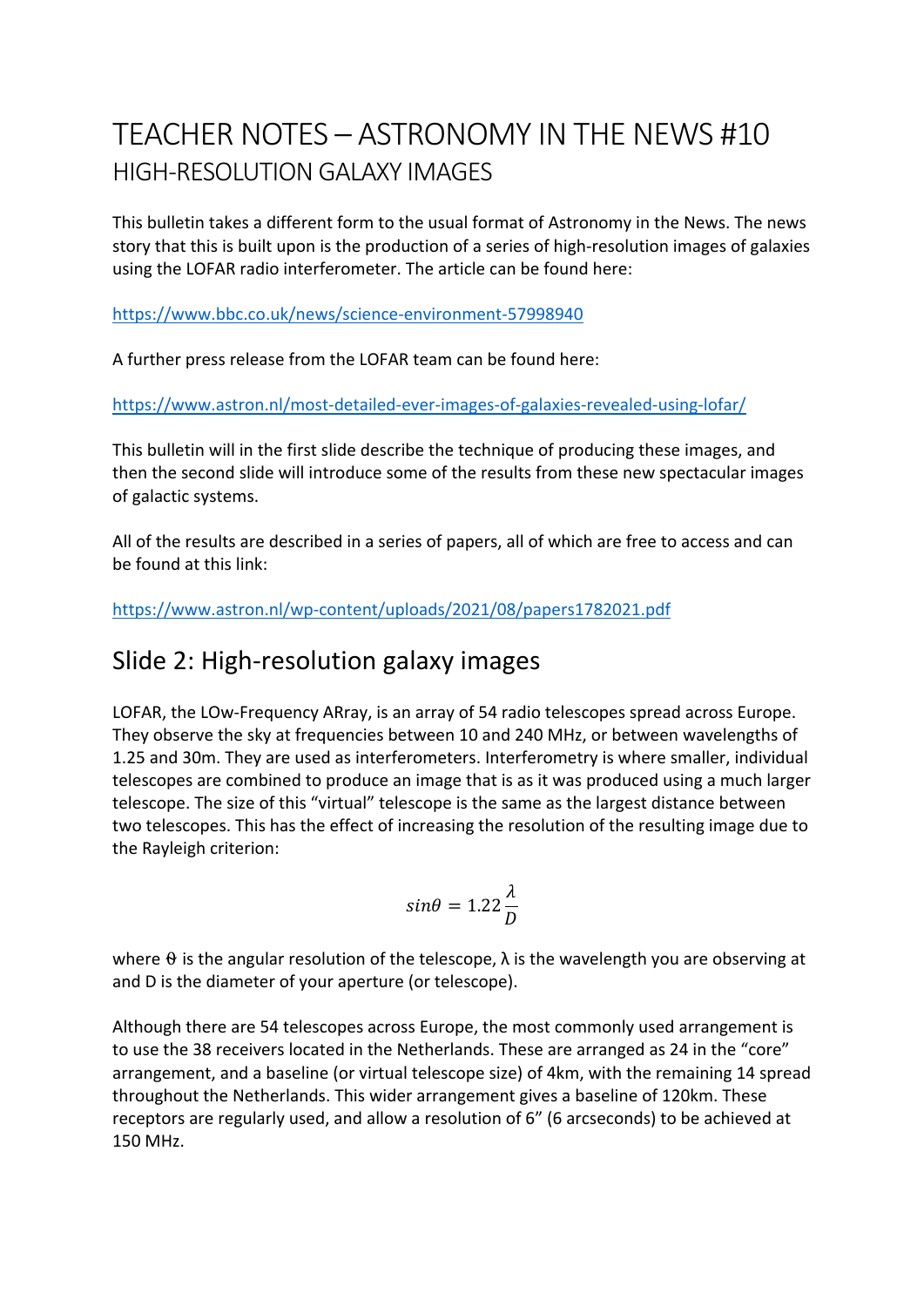However, by using all 54 telescopes, the 38 in the Netherlands, 6 in Germany, 3 in Poland and one in the UK, Republic of Ireland, France, Latvia and Sweden, a baseline of 1989km is obtained. This gives a resolution of 0.27" at 150 MHz. The team who developed this have now made this high-resolution science possible, and some of the results are presented on the next slide.

#### IMAGES:

- 1. (Top left) An example of some of the LOFAR receivers. This shows a cluster located in the central core in the Netherlands. These don't look like usual telescopes!
- 2. (Bottom left) The location of the telescopes across Europe. The site in Italy is currently under construction. This displays the largest possible baseline, spreading from Birr in the Republic of Ireland to Łazy in Poland.
- 3. (Right) A GIF of the comparable telescope setups from the usual resolution of 6 arcseconds to the new method which allows for 0.27 arcsecond resolution. This reveals the extra detail that we can now analyse, such as the structure in the lobes of the Active Galactic Nuclei in the image in the far left.

## Slide 3: New structures revealed

The first result (left-hand image) is attempting to determine the cause of the sub-structure within the lobes of the AGN from the Hercules A galaxy. AGN, or active galactic nuclei, are the emission caused by the ejecta from the central black hole found in galaxies. These lobes are massive (at least ten times larger than the Milky Way) with the galaxy barely visible in the centre of the left-hand image. The sub-structure can be seen as the rings that look like shock fronts within the emission, especially in the right-hand side lobe.

These sub-structures have two potential causes. The first is that they ware caused by shocks as the ejecta (plasma) from the AGN hits the ambient gas that is found between galaxies, called the intergalactic medium. The second is that the emission from the AGN is intermittent and the newer ejected material inflates the existing material in the inner lobes and causes this to present as ring-like structures. To determine between the two, you can take images at different wavelengths and produce a spectrum and compare these spectra to models of synchrotron emission. Synchrotron emission is where a charged particle (moving at relativistic velocities) is accelerated by a magnetic field that is perpendicular to it. If these lobes are caused by intermittent emission, there should be evidence of the synchrotron emission slowing down, (or aging) and this is what is found in this study.

The second result (right-hand image) is observations of a galaxy merger, Apr-229. The two brightest features are the two nuclei of the individual galaxies. The improved resolution has revealed the clumpy nature about the outflow from the nucleus in the left-hand galaxy. However, when comparing the spectrum (as discussed above) with models, it is more likely to be driven by star formation rather than AGN. This is in contrast to the right-hand galaxy. The improved resolution has revealed a tentative detection of a outflow, which is likely to be AGN driven.